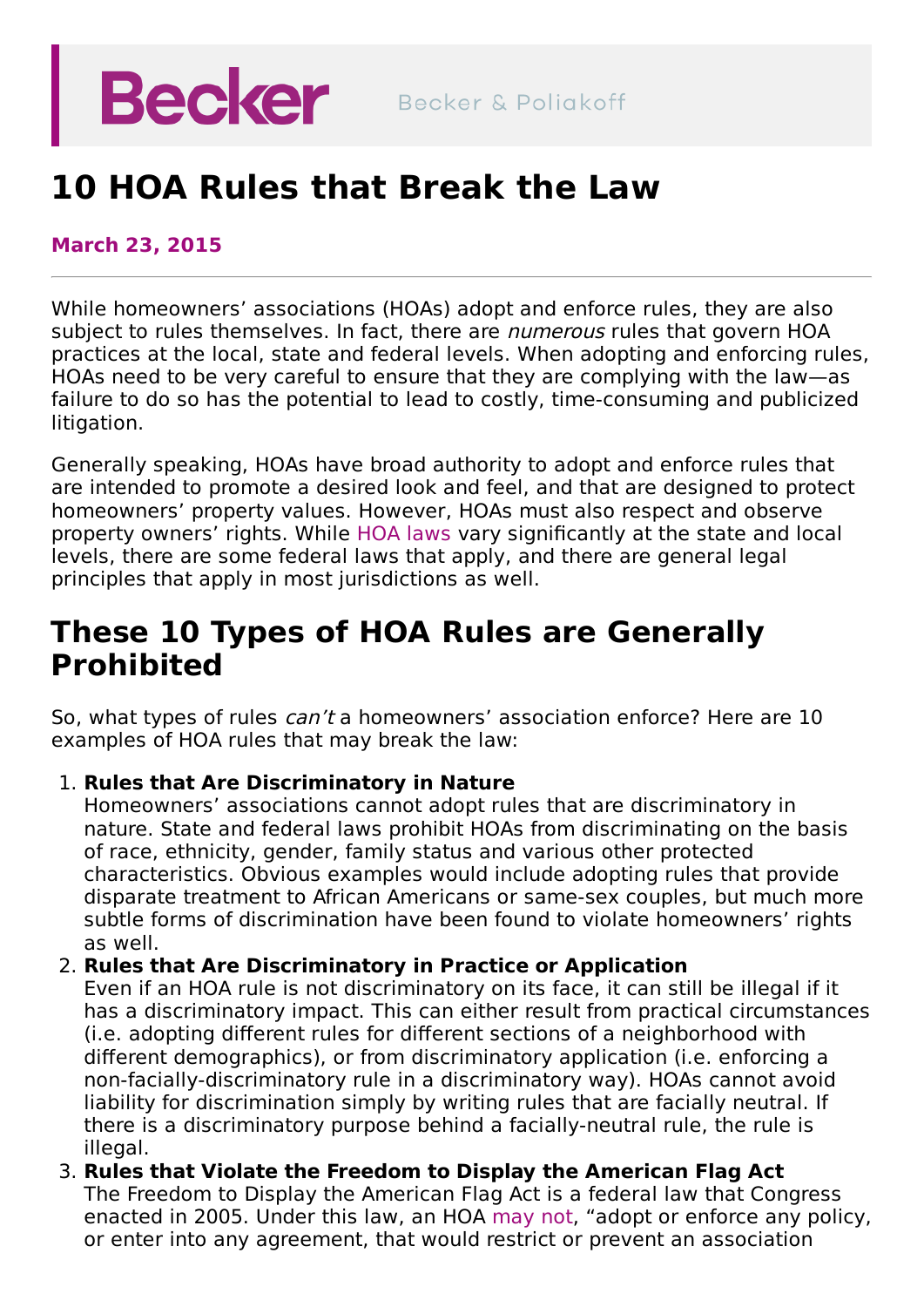member from displaying the U.S. flag on residential property within the association with respect to which such member has a separate ownership interest or a right to exclusive possession or use." However, the law does not prevent an HOA from imposing, "any reasonable restriction pertaining to the time, place, or manner of displaying the flag necessary to protect a substantial interest of the . . . association." For example, if an American flag's placement obstructs drivers' view at an intersection, the HOA may have the authority to prohibit the specific placement. Some states have enacted laws that make it illegal for HOAs to prohibit the display of certain other flags as well. Examples (in varying jurisdictions) include state flags, U.S. armed forces flags and flags of Indigenous American tribes.

#### 4. **Rules that Violate the Telecommunications Act of 1996**

The federal Telecommunications Act of 1996 restricts the ability of homeowners' associations to adopt rules regarding the placement of satellite dishes and other communication devices on residents' private property. Although these restrictions are becoming less relevant this day in age, they can still come into play in various circumstances. The Federal Trade Commission's [Over-the-Air](https://www.fcc.gov/media/over-air-reception-devices-rule) Reception Devices Rule also prohibits HOAs from adopting rules that, "(1) unreasonably delays or prevents use of; (2) unreasonably increases the cost of; or (3) precludes a person from receiving or transmitting an acceptable quality signal from an antenna covered under the rule."While the Telecommunications Act of 1996 and Over-the-Air Reception Devices Rule are fairly restrictive for homeowners' associations, they do not prohibit HOAs from addressing concerns related to satellite dishes and other communication devices entirely. For example, within limits, HOAs can restrict the size and location of satellite dishes and other communication devices placed on private property, and they can prohibit the placement of these devices in common areas or in areas where their placement would interfere with historical preservation efforts.

#### 5. **Rules that Violate Fair Housing Laws**

State and federal fair housing laws prohibit HOAs from engaging in discriminatory practices that negatively impact individuals' access to homes or their rights within a particular community. These laws commonly prohibit housing-related discrimination on the basis of race, color, national origin, sex, religion, familial status and disability—among other protected characteristics. We have covered rules that violate fair housing laws separately from rules that are generally discriminatory because the enforcement mechanisms under these laws are different in many cases. In addition to civil litigation, HOAs that violate fair housing laws can also face enforcement action from the U.S. Department of Housing and Urban Development (HUD) and its state counterparts.

#### 6. **Rules that Violate State or Local Laws or Ordinances**

Several states and municipalities have adopted laws and ordinances that restrict the types of rules local HOAs can impose. When drafting an HOA's covenants, conditions and restrictions, it is imperative to identify and review all pertinent sources of legal authority. Frequently, HOAs will fail to address unique state-level or local requirements; and, in doing so, they will expose themselves to litigation risks as a result of adopting or attempting to enforce unlawful rules or restrictions.

#### 7. **Rules that Impair Homeowners' Property Rights**

A common source of litigation between HOAs and homeowners is HOA rules that impair homeowners' property rights. The Takings Clause of the Fifth Amendment and various other laws and regulations protect homeowners against both government and private actions that either deprive them of or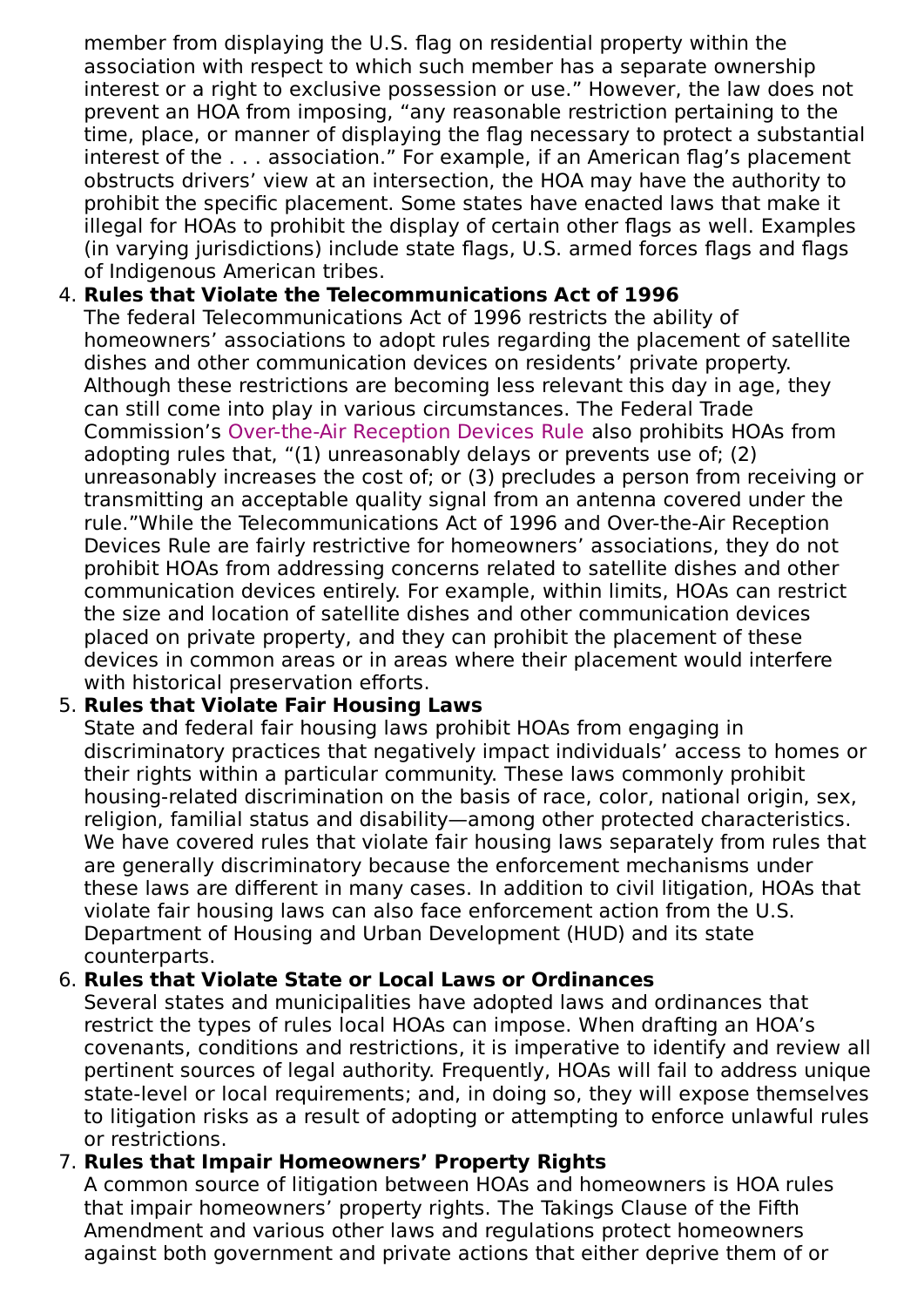restrict their ability to use their property. For HOAs, there is a fine line to be drawn. Clearly, HOAs can adopt rules that restrict homeowners' ability to use, and even profit from, their property. But, there is also a huge body of case law that has arisen out of HOAs attempting to take their authority too far. Granting access to homeowners' property, attempting to place community assets on homeowners' property, and adopting rules that deprive homeowners of property value are just a few examples of issues that can (and often do) lead to disputes.

#### 8. **Rules that Violate Homeowners' Free Speech Rights**

Disputes also frequently arise in relation to HOA rules which homeowners claim violate their freedom of speech. While the First Amendment does not apply to HOAs, state laws protecting free speech and HOA covenants establishing homeowners' rights do. When adopting rules regarding things like flags, political signs and holiday decorations, HOAs cannot infringe upon homeowners' rights of free speech. Rules that violate these rights are unenforceable, and they can (and often will) lead to costly litigation.

#### 9. **Rules that Promote or Facilitate Fraud** Homeowners' associations cannot adopt rules that promote or facilitate fraud. Disputes regarding budgeting, accounting practices and transparency are common, and any indication of potential financial impropriety is almost certain to lead to issues with the community's homeowners sooner or later.

#### 10. **Rules that Promote or Facilitate Selective Enforcement** Finally, HOAs cannot adopt rules that promote or facilitate selective enforcement. This applies not only with regard to discriminatory enforcement, but also with regard to enforcement that disproportionately targets individual homeowners for other reasons—whether personal vendettas, individual board members' personal preferences, or a house's proximity to a board member's residence.

## **Ensure that Your HOA's Rules Don't Break the Law**

With this (non-exclusive) list of potentially unlawful HOA rules in mind, how can homeowners' associations ensure that their rules don't break the law? Here are five best practices that developers, property managers and HOA boards should keep in mind:

- **Review Your State's HOA Laws (if Any)** Developers and HOA managers should ensure that they thoroughly review all pertinent state and local laws. This includes, but is not necessarily limited to, laws that apply specifically to HOAs.
- **Review Your HOA's Governing Documents** Before adopting new rules, HOAs should review their governing documents to ensure that the rules they intend to adopt are permitted.
- **Focus on Rules that Preserve the Look, Feel and Property Values of the Neighborhood** – Generally speaking, HOA rules should serve the purpose of preserving the look, feel and property values of the neighborhood. Proposed rules that serve any other purpose, whether overtly or in their application, should be examined carefully.
- **Emphasize Clarity, Conciseness and Consistency** Homeowners' associations should ensure that their rules are clear, concise and easy to understand. HOAs should also ensure that their rules are consistent (i.e. do not create conflicting obligations) and are capable of being consistently enforced.